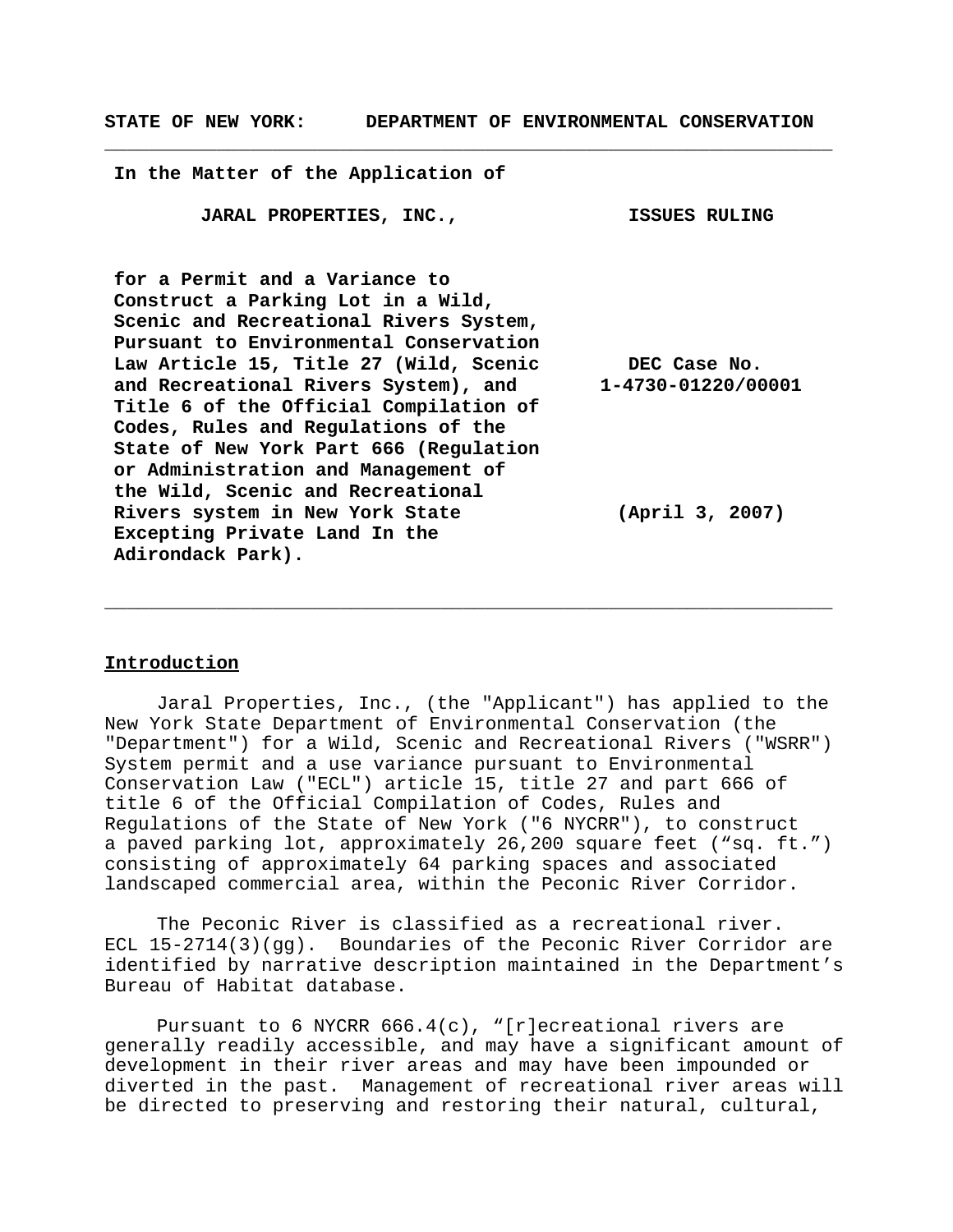scenic and recreational qualitites, except in areas delineated by the Department as communities, which will be managed to avoid adverse environmental impacts and loss of existing river corridor values."

On December 12, 2006 at 7:00 p.m., a legislative hearing was held before Administrative Law Judge ("ALJ") Kevin J. Casutto, at the Best Western Hotel, 1830 Route 25, Riverhead, New York. At the legislative hearing, no members of the public appeared to offer comments on the permit application. An issues conference was held on December 13, 2006 at 10:00 a.m., at the same location. The deadline for receipt of filings for party status was December 5, 2006. No applications for party status were received, and therefore, the Applicant and Department Staff ("DEC Staff") are the only parties to this proceeding.

Due to irregularities in transcript preparation, a corrected stenographic record of the proceedings was not received by the ALJ until February 20, 2007. $^1$  The parties made no post-issues conference filings.

At the issues conference, the Applicant appeared by Anthony Palumbo, Esq., Goggins & Palumbo, 13105 Main Road, Mattituck, New York 11952. Appearing with counsel at the issues conference were Albert Salvatico, President, Jaral Properties, Inc., Charles Bowman, Principal, Land Use Ecological Services, Inc., and architect Charles Lobell, AIA.

DEC Staff appeared by Kari E. Wilkinson, Esq., Assistant Regional Attorney, New York State Department of Environmental Conservation ("NYSDEC") Region 1. Appearing with counsel was technical staff, Robert Marsh, NYSDEC Regional Manager, Bureau of Habitat, Division of Fish, Wildlife and Marine Resources.

#### **Background**

The Applicant proposes to modify and expand its existing commercial Best Western Hotel property located at 1830 Route 25, Town of Riverhead, County of Suffolk, State of New York. The proposed site expansion includes the construction of a new hotel, new office building, an addition on the existing restaurant and paved parking areas. However, the proposed hotel, office building, restaurant addition and most of the parking areas would

Even then, the legislative hearing caption remains uncorrected.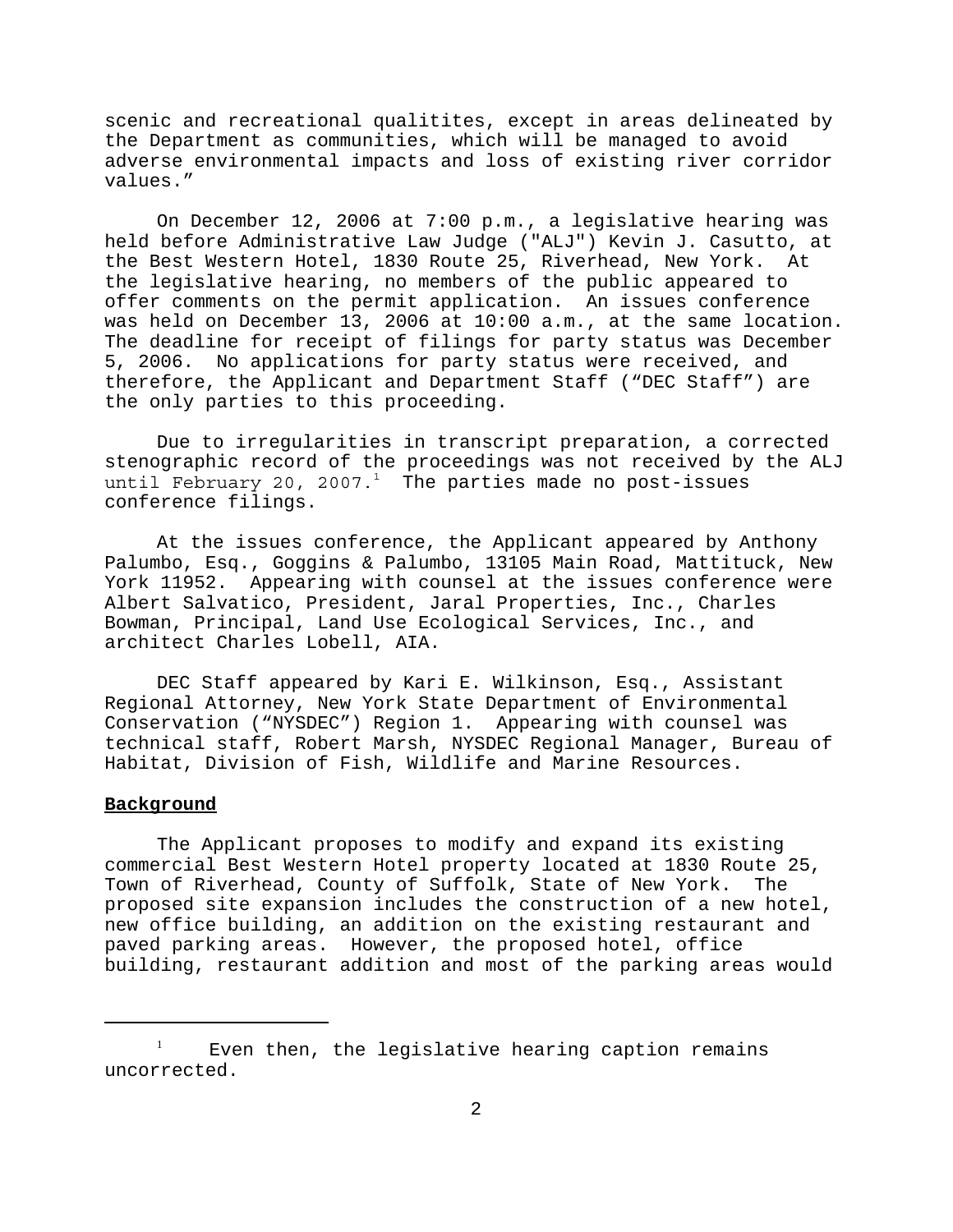be located outside the WSRR Corridor and therefore are not subject to regulation under the Department's WSRR regulatory program.

The Town of Riverhead requires 464 parking spaces to serve the total proposed project. The Applicant proposes to locate approximately 64 of the 464 parking spaces and related landscaping (approximately 26,200 sq. ft.) within the boundaries of the regulated WSRR Corridor. It is only this portion of the Applicant's development proposal that is the subject of the Applicant's permit and use variance application (the "regulated project").

For purposes of State Environmental Quality Review ("SEQR"; ECL Article 8, 6 NYCRR Part 617), the regulated project is an Unlisted Action and DEC Staff has issued a Negative Declaration.

Regional DEC Staff, after review of the use variance and permit application, made a determination to deny the project, and Applicant has requested this hearing on the variance and permit denial. Following the conclusion of the issues conference, at the Applicant's request, the adjudicatory hearing was adjourned without date to allow the Applicant to engage in discovery.

Applicant bears the burden of proof to demonstrate that the regulated project complies with the permitting standards and requirements (absent any variance) or, in the alternative, to demonstrate that the Applicant is entitled to the use variance (and permit) it has requested. *See,* 6 NYCRR 624.9(b)(1) and 6 NYCRR 666.9(a).

#### **Applicant's Position**

The Applicant concedes that the regulated project does not comply with permitting standards of 6 NYCRR 666.8. Instead, the Applicant has requested a use variance pursuant to 6 NYCRR 666.9 (and permit) to allow construction of the proposed regulated project within the WSRR boundary.

The Applicant has owned the Best Western Hotel property since approximately February 2004. This property is outside the Peconic River Corridor, and therefore is not subject to regulation under the Wild, Scenic and Recreational Rivers System permitting program. In pursuit of its larger project development goals, in or about February 2005, the Applicant acquired an adjoining property to the south of the Best Western Hotel property for site development (the "southern parcel"), a portion of which is within the boundaries of the regulated WSRR Peconic River Corridor. Together, the hotel property and the southern parcel comprise the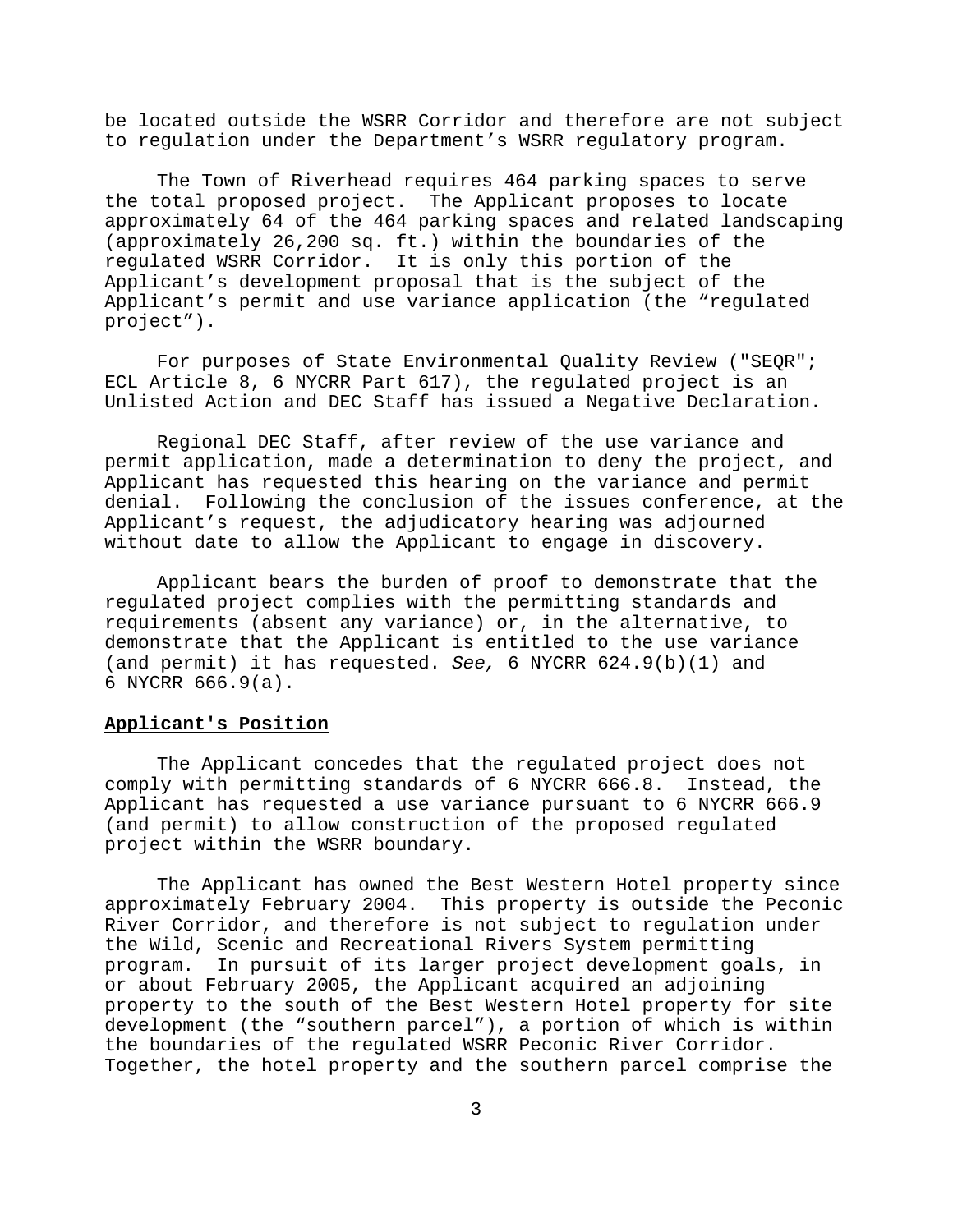project site under review in this permit proceeding. The regulated project is proposed to be located on the southern parcel within the regulated WSRR Peconic River Corridor.

In sum, the majority of the Applicant's proposal, including hotel expansion, office building, restaurant addition and most of the other parking areas would be located outside the Peconic River Corridor, and therefore are not subject to the WSRR regulatory program nor are they subject to review in this proceeding. Only the proposed regulated project, approximately 64 parking lot spaces and related landscaping, is within the Peconic River Corridor and is the subject of this permit and use variance application.

Prior to enactment of ECL article 15, title 27 and the Applicant's acquisition of the site, the Town of Riverhead zoned the southern parcel "commercial." The southern parcel, the Applicant states, was purchased for \$950,000.00 and is assessed annual local taxes of \$6,892.18. As noted by the Applicant, the southern parcel is greater than 500 feet from the Peconic River, the Peconic River is not visible from the site.

Pursuant to 6 NYCRR 666.8(f) (Permits):

- (1) The proposed land use or development must be consistent with the purposes and policies of the act (ECL article 15, title 27) and with the provisions of 6 NYCRR part 666.
- (2) The resources specified in 6 NYCRR 666.2(e) must be protected and the proposed activity must not have an undue adverse environmental impact. Subdivision 666.2(e) identifies the following resources: protection and enhancement of the natural, scenic, ecological, recreational, aesthetic, botanical, geological, hydrological, fish and wildlife, historical, cultural, archaeological and scientific features of designated rivers and river areas.
- (3) It must be determined that no reasonable alternative exists for modifying or locating the proposed activity outside of the designated river area.
- (4) (Not applicable to this application; only applicable to applications by NYS agencies.) Actions proposed to be taken by State agencies must be designed to preserve, protect or enhance the resources and values of the designated rivers.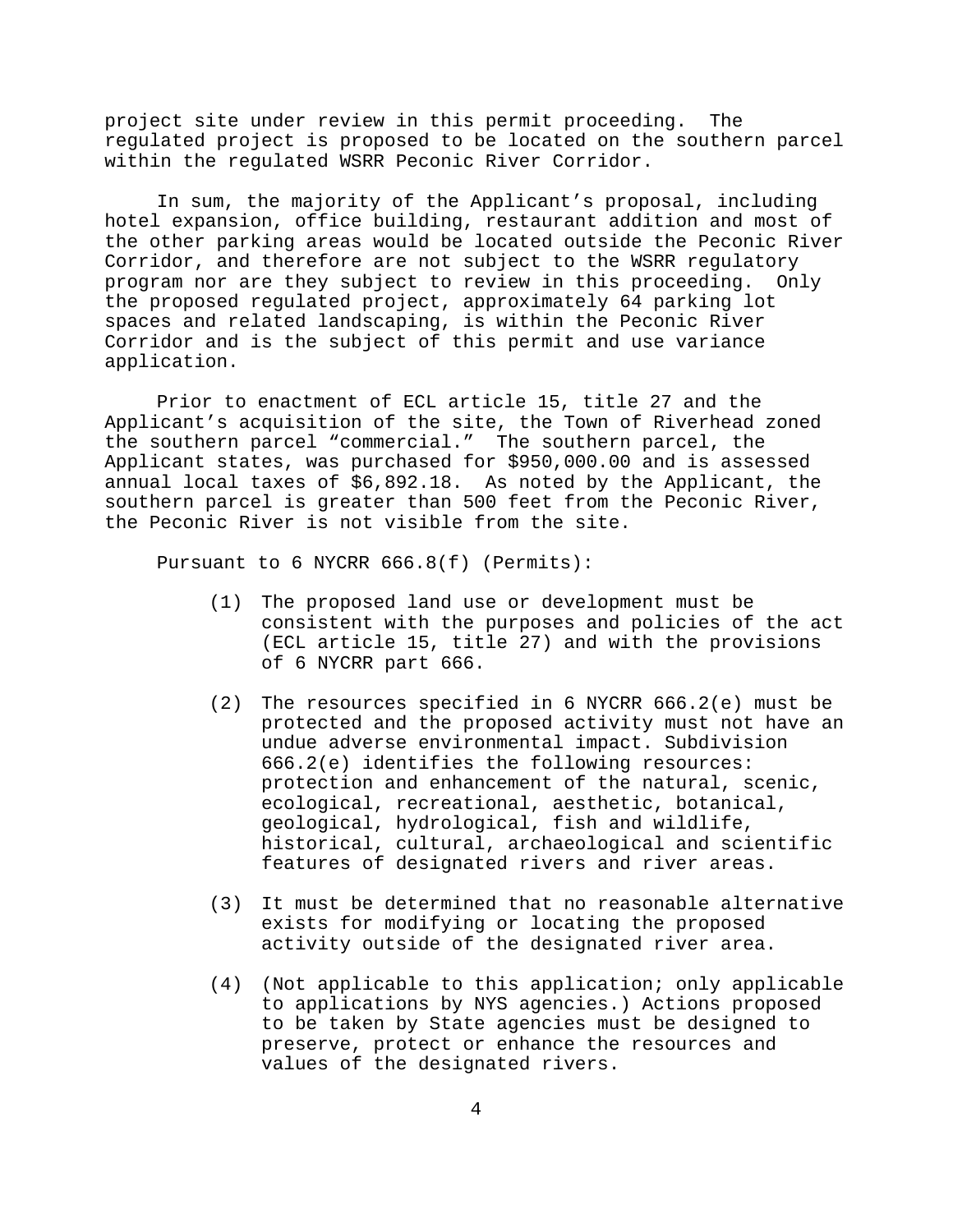In addition, the regulatory program provides use guidelines. *See,* 6 NYCRR 666.13. Pursuant to 6 NYCRR 666.13(K)(3), the proposed regulated project is prohibited in a recreational river corridor.

Although the Applicant concedes that the regulated project does not comply with 6 NYCRR 666.8 and 666.13, nonetheless, the Applicant asserts that the project does comply with all the use variance standards of 6 NYCRR 666.9 (Variances). Further, the Applicant asserts that the project will not adversely affect existing recreational river values within the river corridor and will meet the spirit and intent of the WSRR regulations**.** The Applicant also has stated its willingness to comply with any reasonable mitigation measures necessary to obtain the use variance and permit.

Lastly, the Applicant asserts that denial of the use variance will cause the Applicant severe hardship, in that denial of the use variance will substantially reduce the economic value of the site. The Applicant contends that these hardships were not created as a result of any action on its part.

In conclusion, the Applicant asserts that it is entitled to the use variance (and permit) it has requested and that the Commissioner should grant the use variance and permit in this instance.

# **DEC Staff's Position**

DEC Staff's determination to deny the use variance and permit application is based upon Staff's conclusion, first, that the project does not meet the requirements for permitting, pursuant to 6 NYCRR 666.8. (This remains undisputed by the Applicant, as noted above.) Second, DEC Staff asserts that the Applicant has not met its burden of establishing that the project complies with the variance standards of 6 NYCRR 666.9(a)(1).

Pursuant to 6 NYCRR 666.9(a), an applicant for a use variance must meet the following variance standards:

- (1) A variance may be granted only if it is the minimum variance necessary (6 NYCRR 666.9[a]); and
- (2) The provisions to be varied or modified deprive the applicant of all economic use or benefit from the property in question, which deprivation must be established by competent financial evidence (6 NYCRR 666.9[a][1][i]); and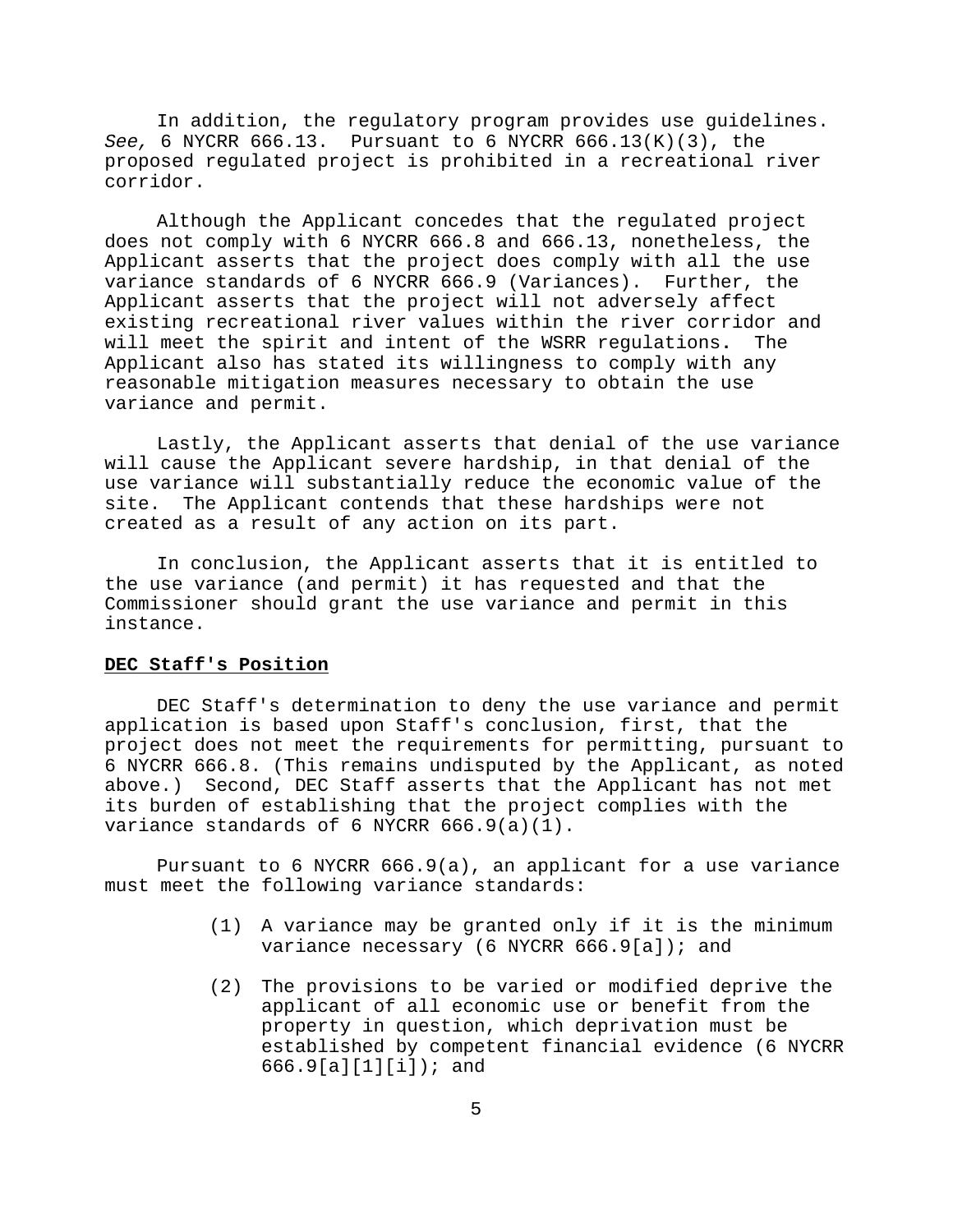- (3) The alleged hardship relating to the property in question is unique, and does not apply to a substantial portion of the river corridor (6 NYCRR 666.9[a][1][ii]); and
- (4) The requested use variance, if granted, will not alter the essential character of the river corridor (6 NYCRR 666.9[a][1][iii]); and
- (5) The alleged hardship has not been self-created (6 NYCRR 666.9[a][1][iv]).

In short, DEC Staff asserts that the Applicant fails to carry its burden of proof to demonstrate that the project will satisfy use variance and permitting standards. Moreover, DEC Staff concludes that it acted properly in exercising its discretion to deny Applicant's request for a use variance.

# **Ruling**

- 1) The issues for adjudication are whether the project complies with the permitting standards (6 NYCRR 666.8) and use guidelines (6 NYCRR 666.13) and in addition, whether Applicant's project complies with the use variance standards (6 NYCRR 666.9).
- 2) Presumably, because the Applicant acknowledges that the project does not comply with the permitting standards and use guidelines, the adjudicatory hearing will focus upon whether Applicant's project complies with the use variance standards of subdivision 666.9(a).
- 3) At the Applicant's request, this matter is adjourned without date to allow for further discovery. Upon request of the Applicant or DEC Staff, following conclusion of the discovery process, a schedule will be set for the adjudicatory hearing.

#### **Appeals**

Pursuant to 6 NYCRR  $624.6(e)$  and  $624.8(d)(2)(i)$ , this Ruling on party status and issues may be appealed in writing to the Commissioner within five business days of receipt of the Ruling. Any appeals and replies must be addressed to the office of the Commissioner, NYSDEC, 625 Broadway, Albany, New York 12233-5500 (to the attention of Assistant Commissioner Louis A. Alexander), and must be received by that office by the dates indicated herein. One copy of all such appeals, briefs and related filings must also be sent to the Chief ALJ and one copy to the ALJ at the